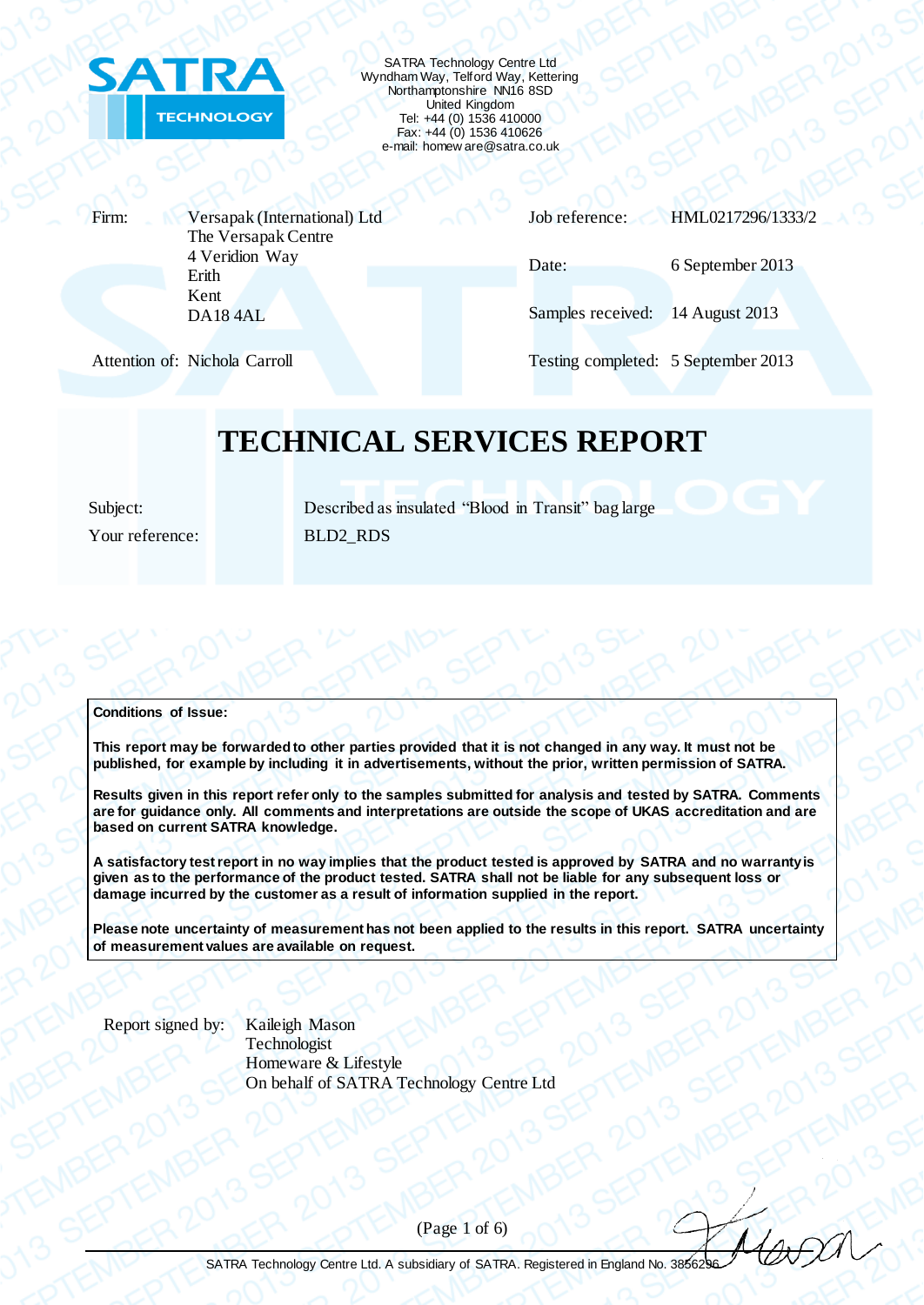

### **TESTING REQUESTED**

We have carried out testing on a large insulated blood transit bag reference BLD2\_RDS using a modified version of BS EN 12546-2:2000 Clause 4.2 Materials and articles in contact with foodstuffs. Insulated containers for domestic use. Specification for insulated bags and boxes -Insulation performance

The modifications which we have applied are as follows:

A thermocouple was placed in approximately the centre of the bag.

6 freezer blocks (supplied) were placed into the bag. The freezer blocks had previously been placed into a freezer for >12 hours.

The external temperatures have been varied from the 32°C as stated in the standard.

Testing was stopped after 16 hours as requested by the customer

The test has been conducted with the bag as received, the preconditioning specified in the standard has not been carried out.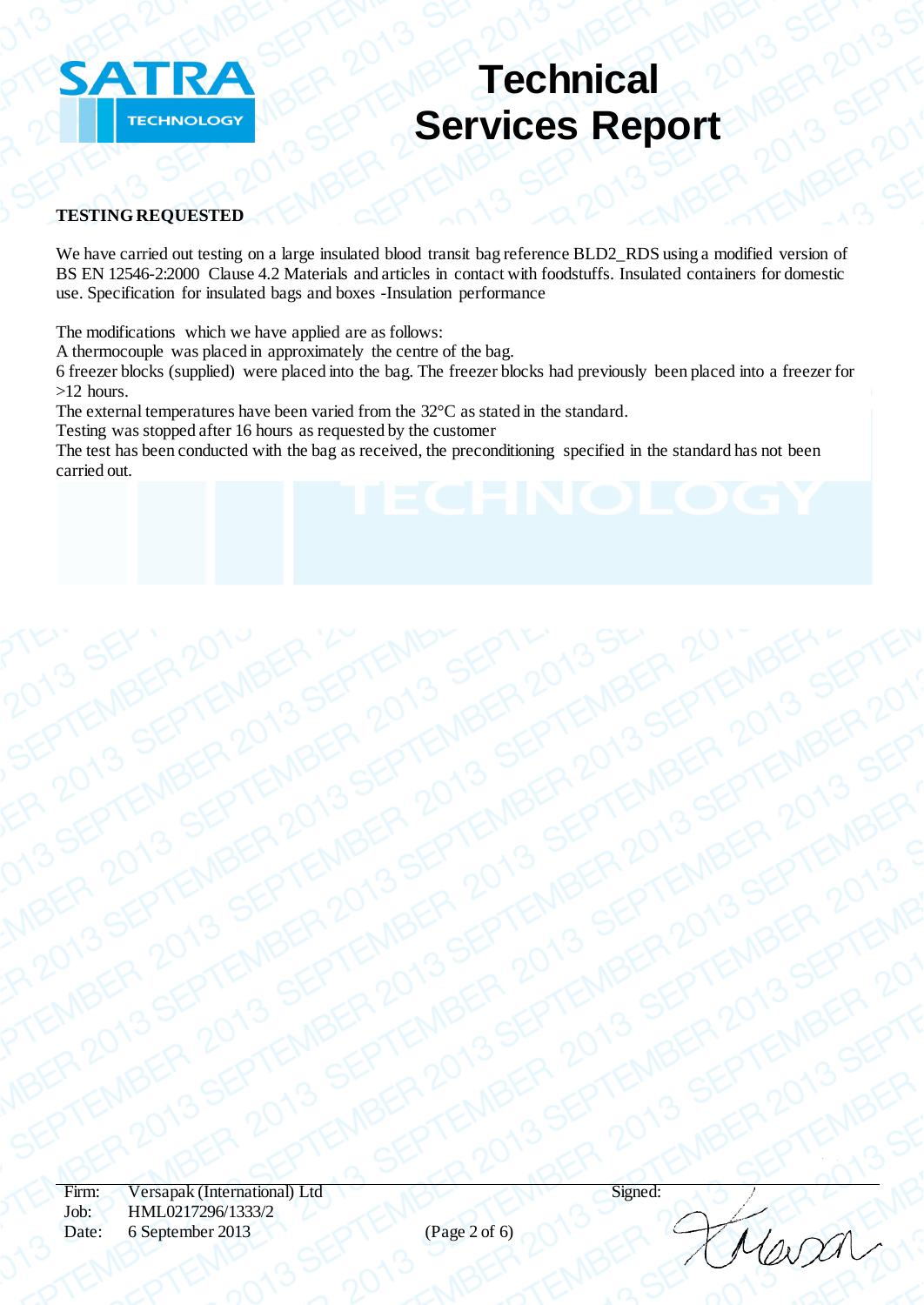

**TEST RESULTS**

Mean external temperature: 36°C

| Elapsed Time (hours)                                | Temperature of internal air $(^{\circ}C)$          |
|-----------------------------------------------------|----------------------------------------------------|
| Initial temperature                                 | 20.7                                               |
|                                                     | 7.0                                                |
| $\overline{2}$                                      | 8.6                                                |
| $\overline{3}$                                      | 9.5                                                |
| $\overline{4}$<br>and the control of the control of | 10.0<br><b>Contract Contract Contract Contract</b> |
| $\overline{5}$                                      | 10.3                                               |
| $\boldsymbol{6}$                                    | 10.7                                               |
| $\overline{7}$                                      | 11.1                                               |
| $\overline{8}$                                      | 12.2                                               |
| $\overline{9}$                                      | 13.3                                               |
| 10                                                  | 14.3                                               |
| 11                                                  | 16.7                                               |
| 12                                                  | 18.8                                               |
| 13                                                  | 20.8                                               |
| $\overline{14}$                                     | 22.3                                               |
| 15                                                  | 23.9                                               |
| 16                                                  | 25.3                                               |

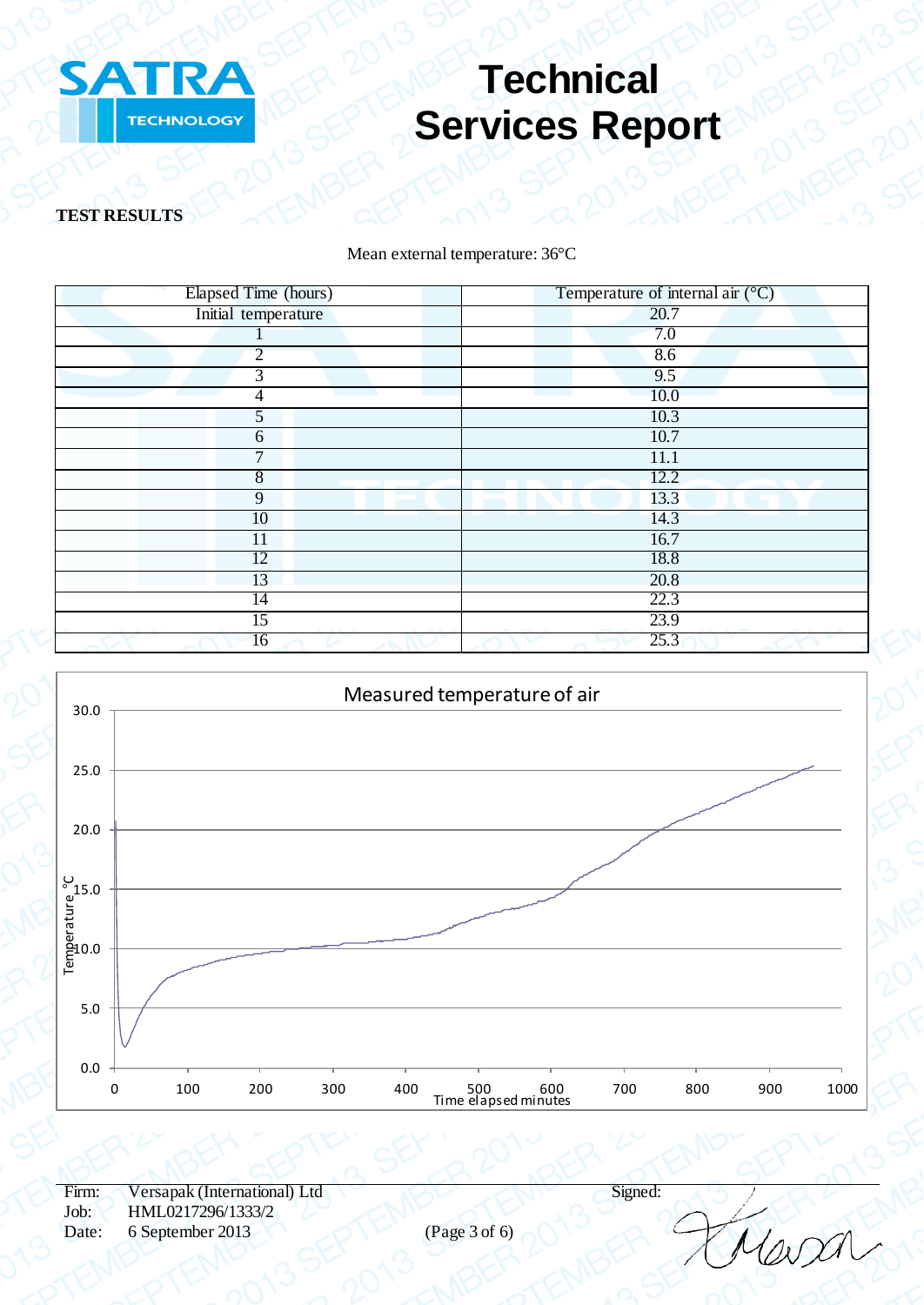

Mean external temperature: 22°C

| Elapsed Time (hours) | Temperature of internal air $(^{\circ}C)$ |
|----------------------|-------------------------------------------|
| Initial temperature  | 19.1                                      |
|                      | 3.3                                       |
| $\overline{2}$       | 2.3                                       |
| 3                    | 2.3                                       |
| $\overline{4}$       | 2.4                                       |
| 5                    | 2.3                                       |
| 6                    | 2.4                                       |
| $\mathcal{I}$        | 2.5                                       |
| $\sqrt{8}$           | 2.4                                       |
| $\overline{9}$       | 2.5                                       |
| 10                   | 2.6                                       |
| 11                   | 2.8                                       |
| 12                   | 3.1                                       |
| 13                   | 3.2                                       |
| 14                   | 3.5                                       |
| $\overline{15}$      | $\overline{3.5}$                          |
| 16                   | 3.7                                       |



 $\omega\alpha$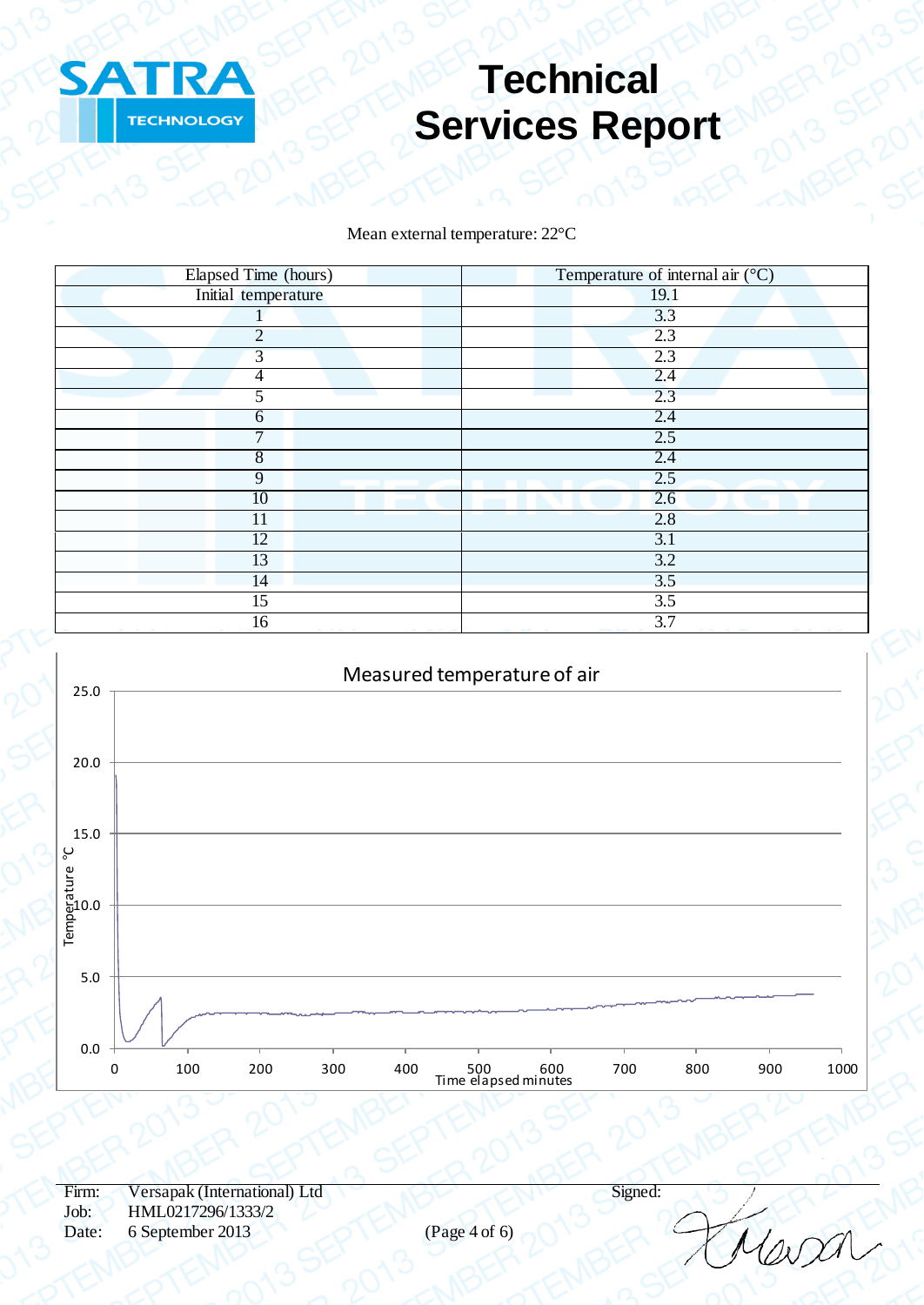

### Mean external temperature: 6°C

| Elapsed Time (hours)   | Temperature of internal air $({}^{\circ}C)$ |
|------------------------|---------------------------------------------|
| Initial temperature    | 15.0                                        |
|                        | 2.6                                         |
| $\overline{2}$         | 1.0                                         |
| $\overline{3}$         | 0.2                                         |
| 4                      | 2.3                                         |
| 5                      | 4.1                                         |
| 6                      | 5.2                                         |
| $\overline{7}$         | 5.2                                         |
| 8                      | 2.9                                         |
| $\overline{9}$         | 2.0                                         |
| 10                     | 1.4                                         |
| 11                     | 2.9                                         |
| 12                     | 4.4                                         |
| 13                     | $\overline{5.6}$                            |
| 14                     | 5.6                                         |
| 15                     | 3.0                                         |
| $\overline{16}$<br>وسر | 3.7                                         |